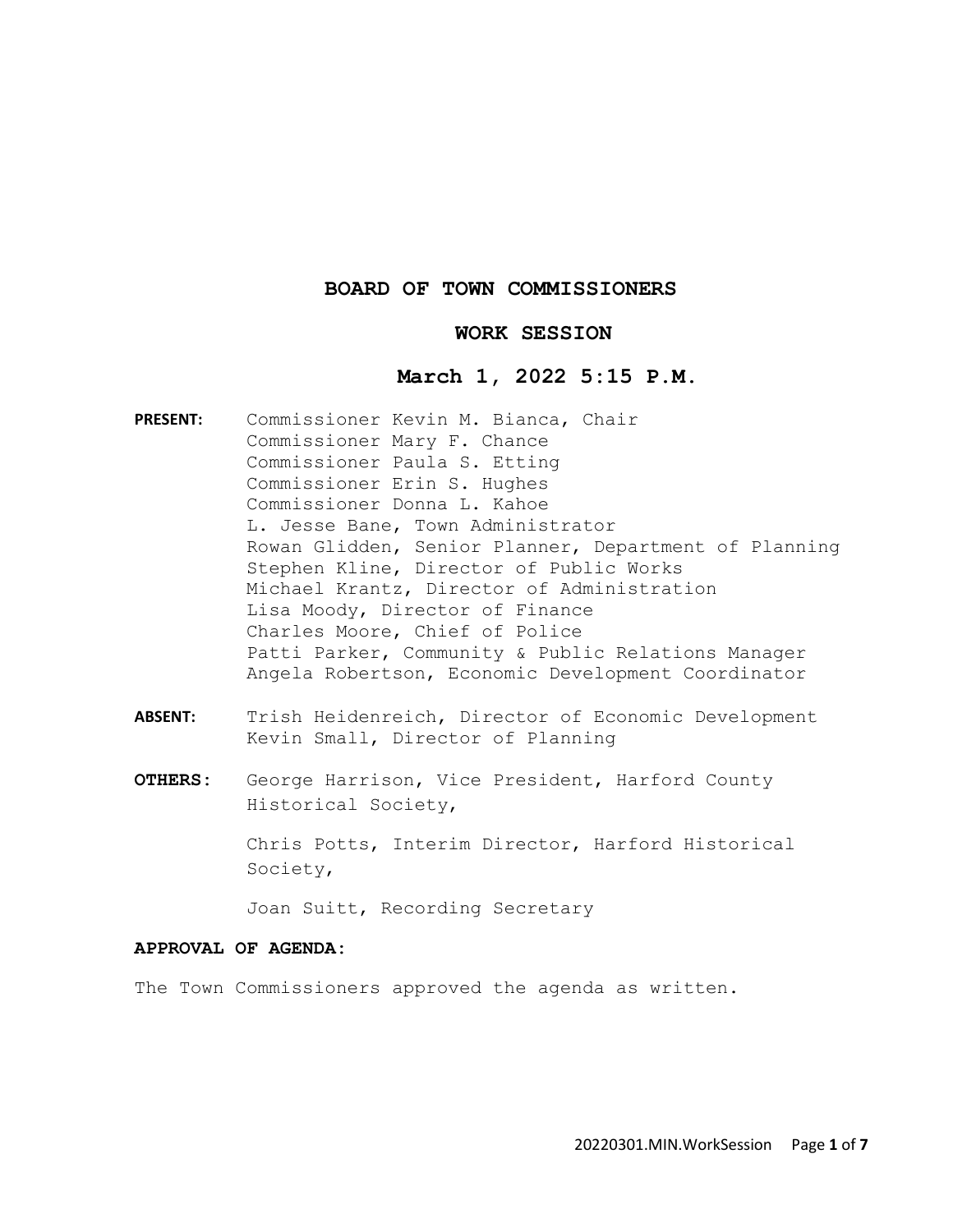#### **PRESENTATION:**

# Historical Society of Harford County

George Harrison, Vice President, informed the Historical Society is going through major renovations and he would like to work with the Town moving forward. The Historical Society is restoring nine historic windows per State guidelines and the future museum will display artifacts already gathered from what has been stored in the basement. The exhibit areas, both permanent and changing, will be professionally done. Mr. Harrison stated the new renovation will increase tourism and become an outreach to the community.

Chris Potts, Interim Director, advised the goal for the museum and the Hays House is for them to become deeply integrated into the Town. The project includes restoring and revitalizing the space and the vaulted ceilings. Ms. Potts extended an invitation to the Commissioners and Town staff to visit the building. The Historical Society is working with a design team out of Baltimore and Ms. Potts reviewed the proposed mockup. The designs included the center lobby, permanent and rotating exhibits and the research area. Ms. Potts stated the museum will be a source of pride for the County and a tourist attraction for the Town.

Ms. Potts notified the Hays House, on Kenmore Avenue, has been dormant for two years because of COVID-19 and is ready for an awakening. There are significant renovations needed and funding is being collected. The vision for the Hays House is to expand the audience and reimagine the space. Ms. Potts advised small house museums are growing nationwide and she would like to work closely with the Town in a partnership.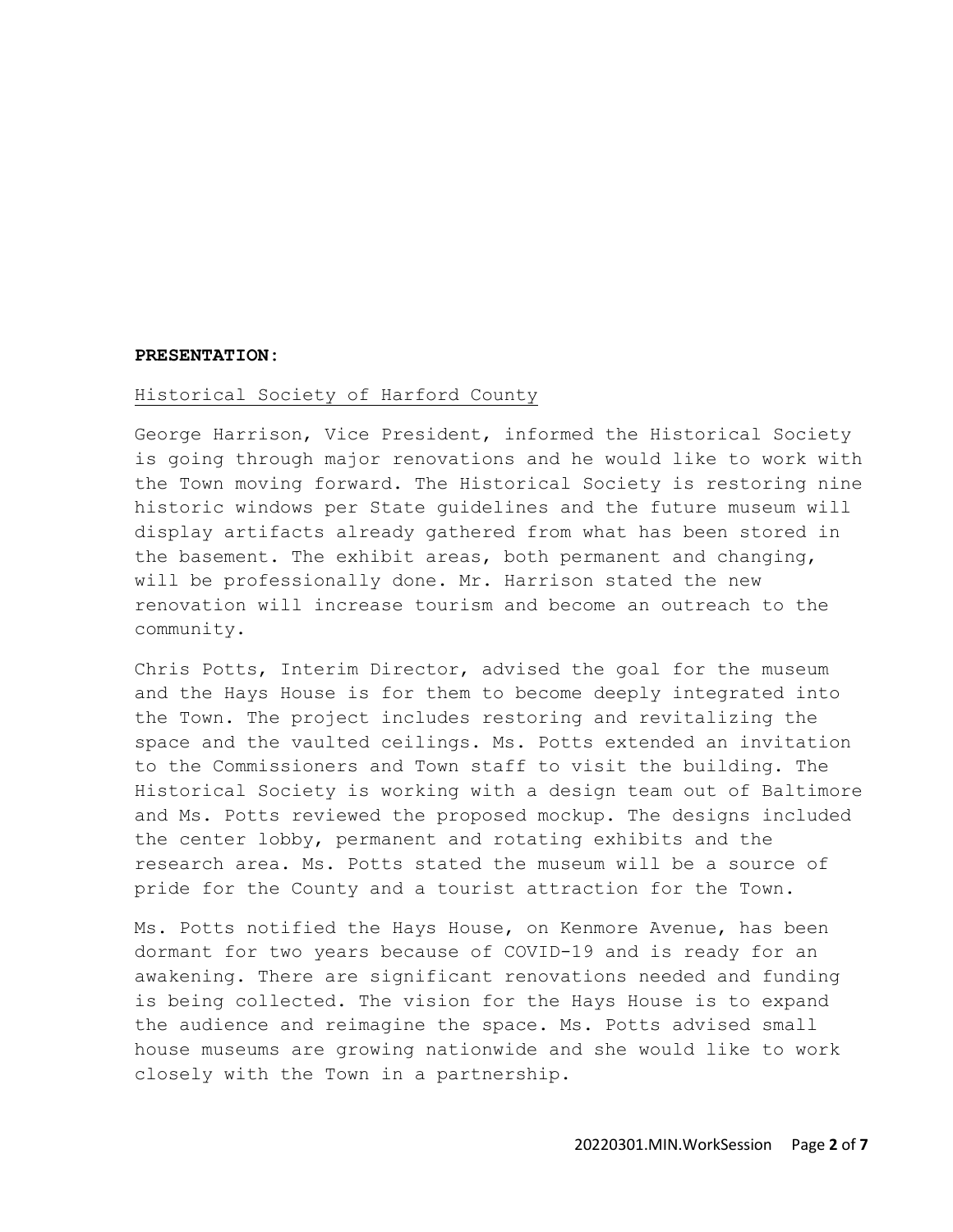Mr. Harrison wants to see many types of events at the Hays House that will be good for the Town.

Chair Bianca thanked Mr. Harrison and Ms. Potts for the presentation and inquired about timelines. Mr. Harrison advised the windows are being worked on and he is hoping they are completed soon. Mr. Harrison advised the timeframe for the museum project will be into the Fall and fully operational early next year.

The Community & Public Relations Manager asked how much land around the Hays House belongs to the Historical Society. Mr. Harrison advised the house and parking lot is owned by the Historical Society. Other areas are questionable but the Historical Society takes care of it.

Ms. Potts stated we have the opportunity to make changes and want to be thoughtful of what is planned.

Commissioner Kahoe inquired how will the display pieces be distinguished within the museum. Ms. Potts advised the front of the building will be the museum and the back a research library. There will also be an event space and possibly a gift shop.

Commissioner Kahoe asked if the Historical Society will publish a list of artifacts needed. Ms. Potts advised a wish list is published in their newsletter and they do receive telephone calls.

Mr. Harrison stated we are ready to go to the next step and are planning a big opening.

Commissioner Hughes advised, while attending the Historic Preservation Commission meeting, she learned the Historical Society is looking for people to be on a special Hays House committee. Mr. Harrison advised our volunteers are returning but he is looking to recruit new ones. Commissioner Hughes asked how can volunteers contact you. Ms. Potts advised going to the Historical Society website or calling.

The Town Administrator would like to arrange a tour for the Commissioners and staff to give them a deeper appreciation of what is being done. The Town Administrator recommends during a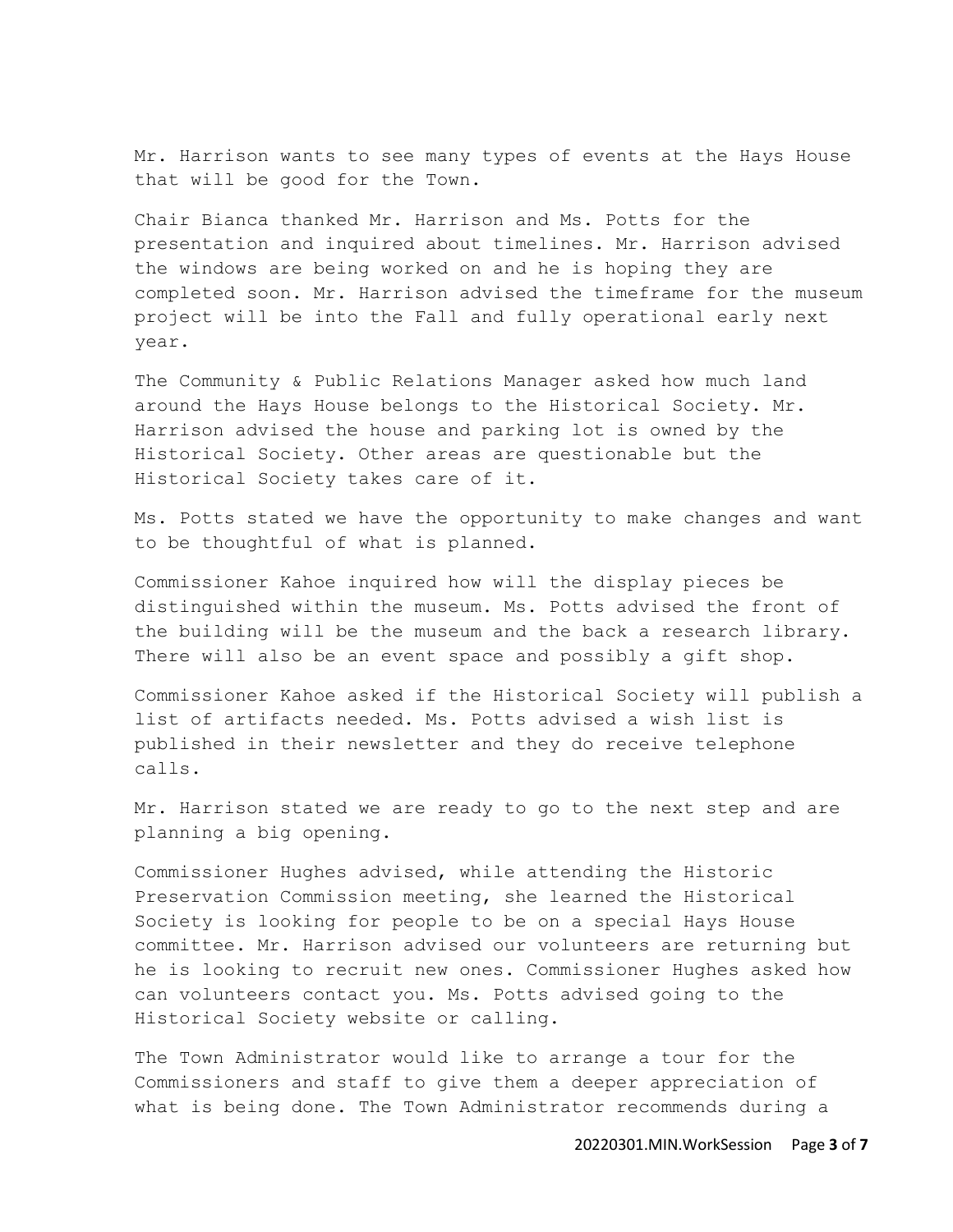Town retreat for us to brainstorm together what a partnership would look like. The Town Administrator stated those who live in the Town of Bel Air have a deep appreciation for our history and our history will be important to future generations. The Town Administrator will keep in touch with the Historical Society.

## **TOWN ADMINISTRATOR'S REPORT:**

The Town Administrator informed:

- Ceremony, March 12th, 9:30 a.m. at the American Legion Post 55. The National Commander for the American Legion is coming to Bel Air to view the mural on the side of the building. Post 55, the Town's Cultural Arts Commission, and the Downtown Alliance will be recognized during the ceremony. Contact the Town Administrator if you plan to attend.
- Remembrance Ceremony and Soil Collection March 26th, 10 11:30 a.m. at Shamrock Park to recognize those of color who were lynched in Harford County. The Commissioners and staff are invited to attend. Chair Bianca informed of receiving flyers that will be distributed.

#### **TENATIVE AGENDA FOR TOWN MEETING (March 7, 2022 at 7:30 p.m.)**

#### **Public Hearing:**

Resolution 1179-22 to Consider Adopting the 2022 Comprehensive Plan for the Town of Bel Air

## Resolution 1180-22 Amending Bel Air Armory Rental/Lease Fees

The Director of Administration advised the two Resolutions have been introduced and the public hearings will be held.

Chair Bianca inquired if any comments have been received. The Director of Administration and the Planning Department advised they have not received any public concerns.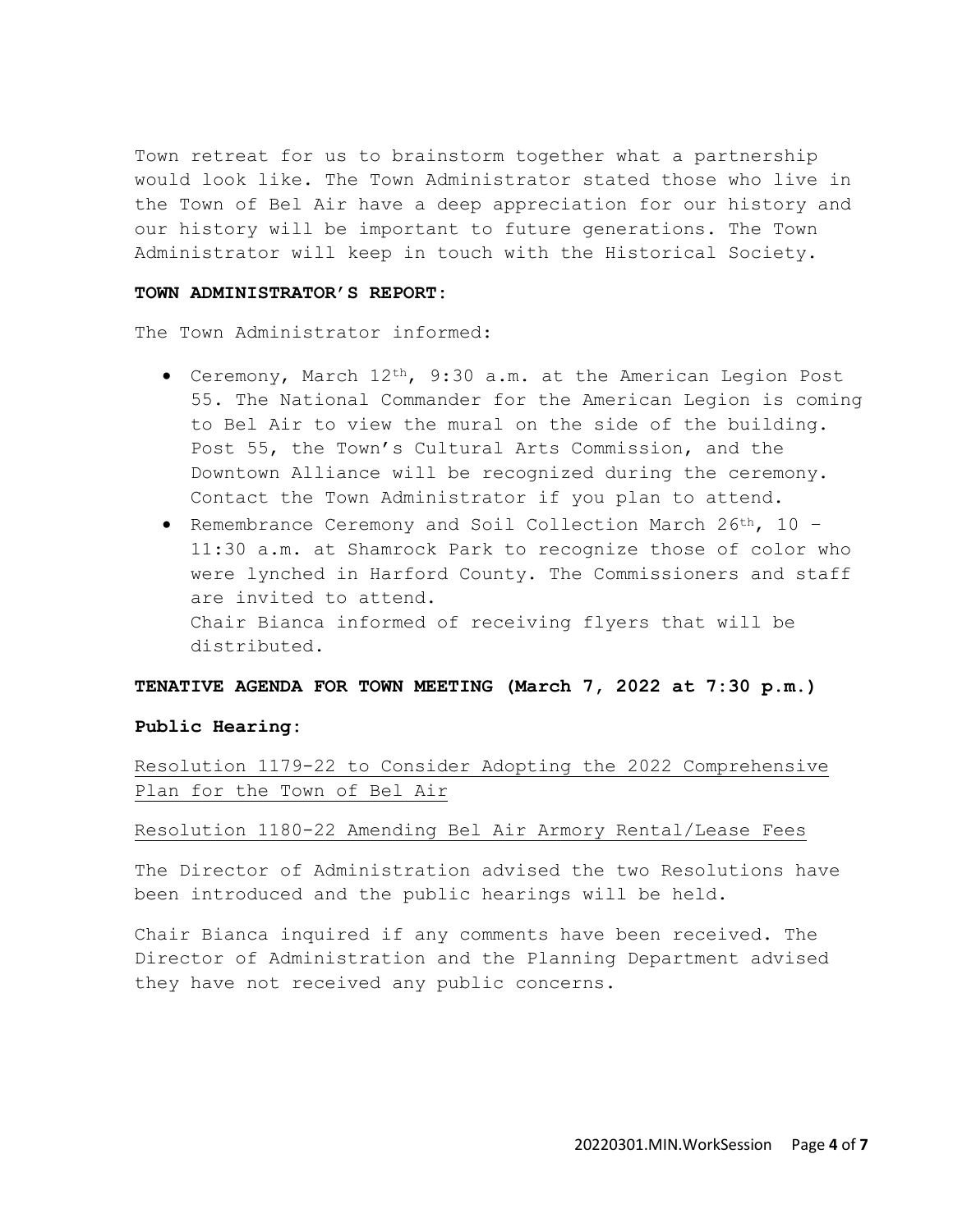## **Unfinished Business:**

Resolution 1179-22 to Consider Adopting the 2022 Comprehensive Plan for the Town of Bel Air

Resolution 1180-22 Amending Bel Air Armory Rental/Lease Fees

The Town Commissioners will vote to approve Resolution 1179-22 and Resolution 1180-22.

#### **New Business:**

None.

#### **STAFFING UPDATE:**

The Director of Administration informed:

- DPW Laborer recently hired.
- DPW Laborer, Construction Worker, Equipment Operator still struggling to hire.
- Full-time Dispatcher leaving in April. Part-time Dispatcher has expressed interest to the internal job posting.
- Police Department internal processing for Sergeant and Corporal.

# **CALENDAR:**

The calendars were distributed. Contact Ruth Seitler for additions or corrections. The Town Administrator requested the American Legion ceremony be added and the time corrected for the Remembrance Ceremony.

#### **MISCELLANEOUS:**

## Update on New Building

The Director of Public Works notified the project is moving along but had to deal with wet soil. The Director of Public Works expects to see a lot of progress next week.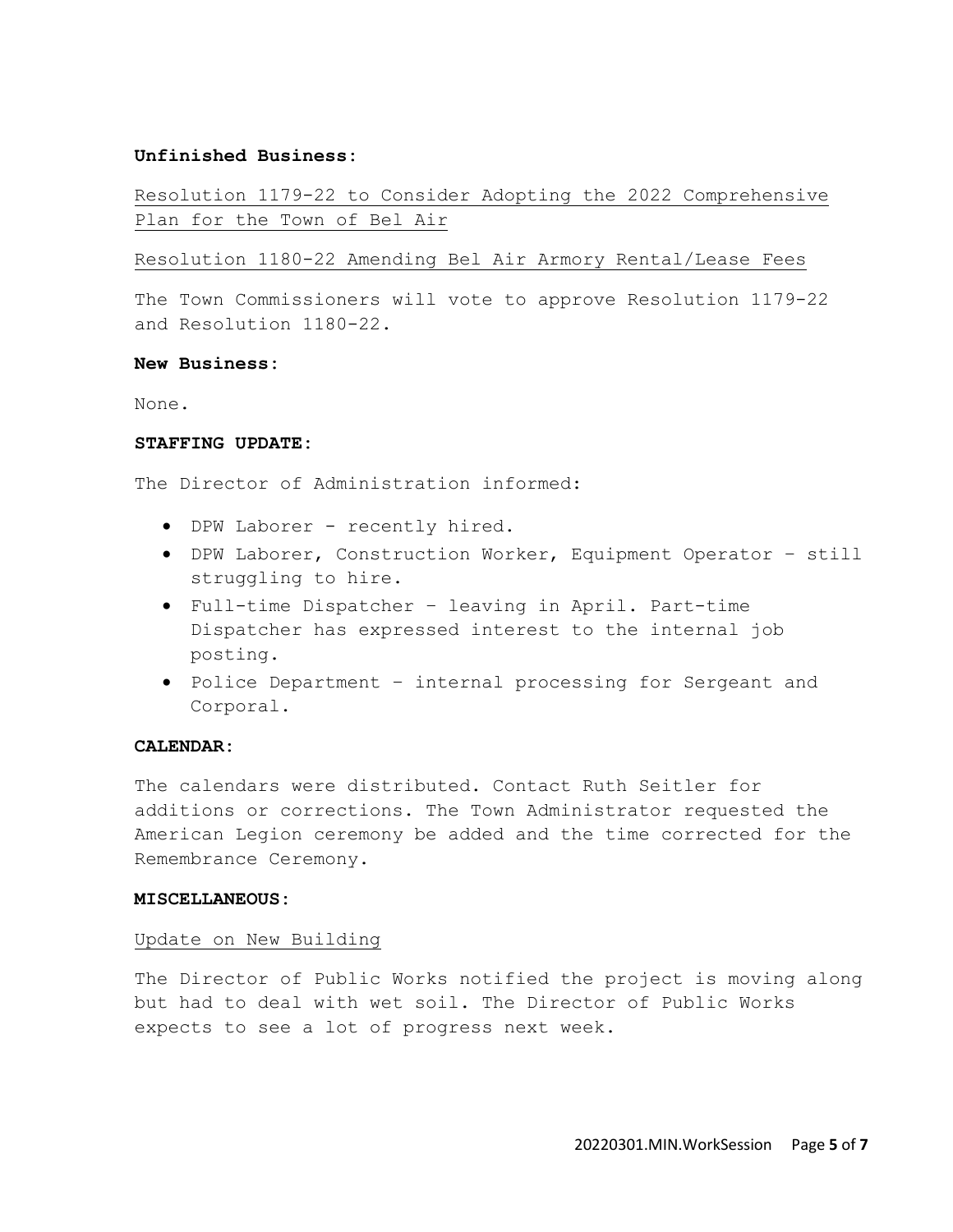#### **COMMISSIONER COMMENTS:**

Commissioner Kahoe advised the Cultural Arts Commission is moving forward with working with art students on the public art amenity near Bel Air High School.

Commissioner Kahoe informed:

- "Take a Chance on Art" March  $26^{th}$  from  $4:00$  7:00 p.m. at the Armory. This is a lottery auction, and everyone goes home with a piece of art. Information on tickets can be found on the websites of Arts & Entertainment or Harford Artists Association.
- "Ain't Misbehavin" Big Band and Comedy Show March 30th, 7:30 p.m. at the Armory.

Commissioner Kahoe advised the Appearance & Beautification Committee will meet March 14th.

Commissioner Hughes attended the Historic Preservation Commission and reported:

- 510 S. Main Street request to tear down two small additions that were not original and add an addition that is in keeping with the original structure. Buffering was recommended.
- Hays House Paint peeling and rot on North wall facing Rt. 1. Contractor has evaluated and project to take 2-3 months starting this summer.
- 20 N. Main Street previously approved for a fence but changing the color of the fence.
- 139 E. Broadway submitted request for a uniform fence. There was a barn fire that caused damage. Replacing the boards was approved. Roof will be replaced at a later date.
- Homestead/Wakefield Elementary is eligible for a Historical Survey.

The Historic Preservation Commission has \$1,500 of grant money to do some joint training with Harford County Preservation members.